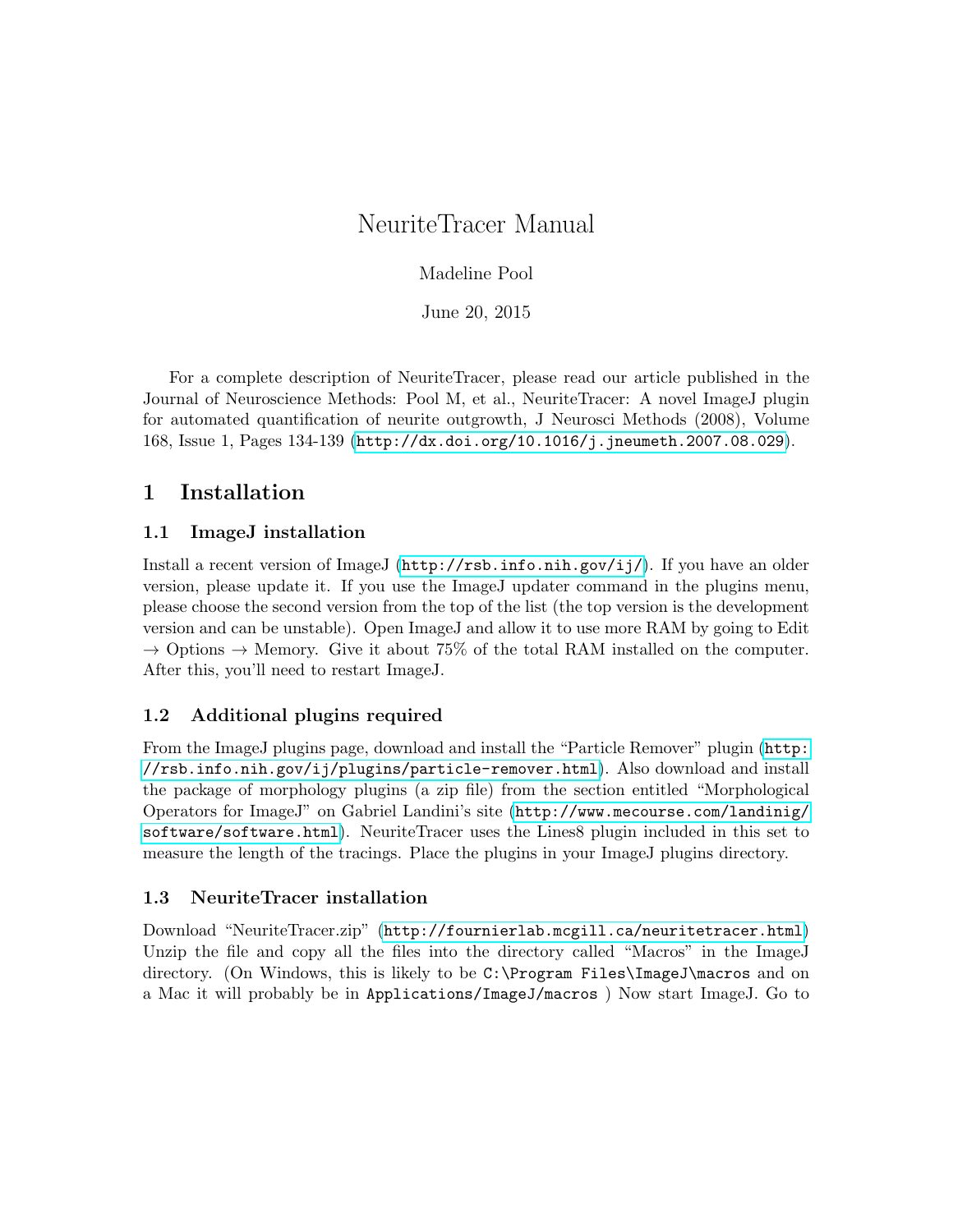Plugins  $\rightarrow$  Macros  $\rightarrow$  Open Startup Macros. Copy and paste the lines between the \*\*\*\* below onto the bottom of the text window that appeared in ImageJ.

```
****
macro "-" {} //menu divider
macro "Open Images for Setting Parameters..."{
        runMacro("open images to set parameters");
}
macro "Trace and Measure..."{
        runMacro("trace and measure");
}
macro "Batch Trace and Measure..."{
        runMacro("batch_trace_and_measure");
}
macro"-"{} //menu divider
macro "RGB merge tracings..."{
        runMacro("RGBmergetracings");
}
macro "Batch RGB merge tracings..."{
        runMacro("batch_RGBmergetracings");
}
****
```
Save the file (if it prompts to overwrite, say yes). Now restart ImageJ. There should now be five new options corresponding to the NeuriteTracer macros under Plugins  $\rightarrow$  Macros in the menu.

### 2 Running NeuriteTracer

#### 2.1 Image File Requirements

The images must be 8bit greyscale tiff images (all the same size) corresponding to nuclear and neuronal markers. The filename extension must be ".tif", in lowercase. The file name convention must follow "prefixID.tif". Example: "beta3Tubulin\_well1\_photo1.tif" and "DAPI\_well1\_photo1.tif" where the prefixes are "beta3Tubulin\_" for the neuronal marker and "DAPI\_" for the nuclear marker and are the same for all the images for a given analysis batch. "ID" must be unique to each pair of neuronal and nuclear marker images but identical within the pair. A free tool for renaming files on Windows is A.F.5 (<http://www.fauland.com/af5.htm>). On MacOS, try Automator (in Applications).

A background image acquired with the same settings as the neuronal marker images is also required. This helps to eliminate artifacts of the acquisition system (eg. dirt on the camera, uneven illumination).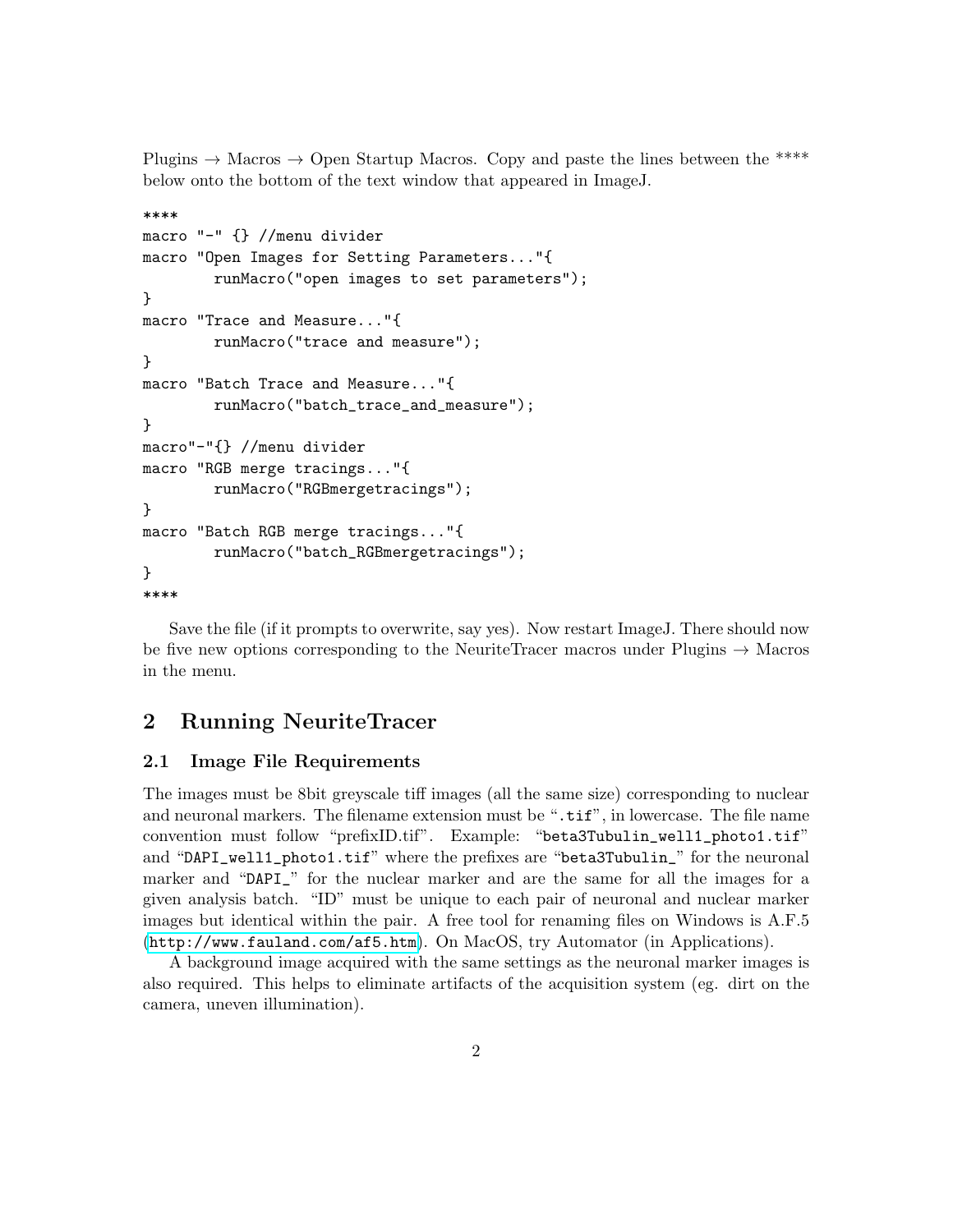The number of images that the program can process at one time is limited by the RAM installed on the computer. Typically, 75 image pairs can be processed on a computer with 2 GB of RAM. More images will cause it to run out of memory. If it is necessary to process large numbers of image pairs, they can be divided into subdirectories. A batch macro is included with the installation for analysing multiple subdirectories automatically.

#### 2.2 Choosing parameters

Once the image files are named correctly (and divided into subdirectories if necessary), it is time to choose the thresholds and nuclear size range. Start ImageJ and open the background image. Select Plugins  $\rightarrow$  Macros  $\rightarrow$  Open Images for Setting Parameters. A window will appear asking to select a directory. Choose a directory containing images for tracing and click ok. A second dialog box will then appear asking for the prefix for the neuronal and nuclear images (eg. "beta3Tubulin" and "DAPI"). The program will begin processing and eventually there will be two image stacks open: "Processed Neurons.tif" and "Processed Nuclei.tif" and a window asking you to choose thresholds before continuing. On each of the image windows, run Image  $\rightarrow$  Adjust  $\rightarrow$  Threshold. Make sure that "Dark" background" is checked. Move the lower slider all the way to the right (255) and then adjust the upper slider until the neurites are just covered in "Processed Neurons.tif". Skip back and forth within the stacks by using the > and < keys to check that the thresholds are reasonable for multiple images. Threshold selection requires some judgement and it will take a few tries to get used to what is appropriate. Repeat for the nuclei in "Processed Nuclei.tif". Write down the lower threshold numbers. Now click ok on the message window. A dialog box will appear asking for the thresholds. Some more processing will occur and a new message will appear asking you to determine the sizes of small and large nuclei. Click ok to clear the message. Select the magic wand tool from the ImageJ toolbar and use this to select a small nucleus and measure it using the Analyze  $\rightarrow$  Measure command. Select a few more of the smallest nuclei to get an idea of the size range then repeat for some of the largest nuclei. Write down a number a bit smaller than the smallest size and slightly larger than the largest size to use as a size range for the nuclei. Once you have determined your thresholds and a size range for the nuclei, you are ready to start the analysis.

#### 2.3 Running the analysis

Close all open windows except for the background image. If there is a single directory to analyse, run Plugins  $\rightarrow$  Macros  $\rightarrow$  Trace and Measure. If there are multiple directories to process with the same parameters (eg. the images from an experiment were split into subdirectories), run Plugins  $\rightarrow$  Macros  $\rightarrow$  Batch Trace and Measure. It is recommended to run the analysis on a small single directory first so that the tracings can be verified and the parameters adjusted if necessary before analysing the entire batch. After starting the macro, a dialog box will appear asking for a directory to be processed then a second box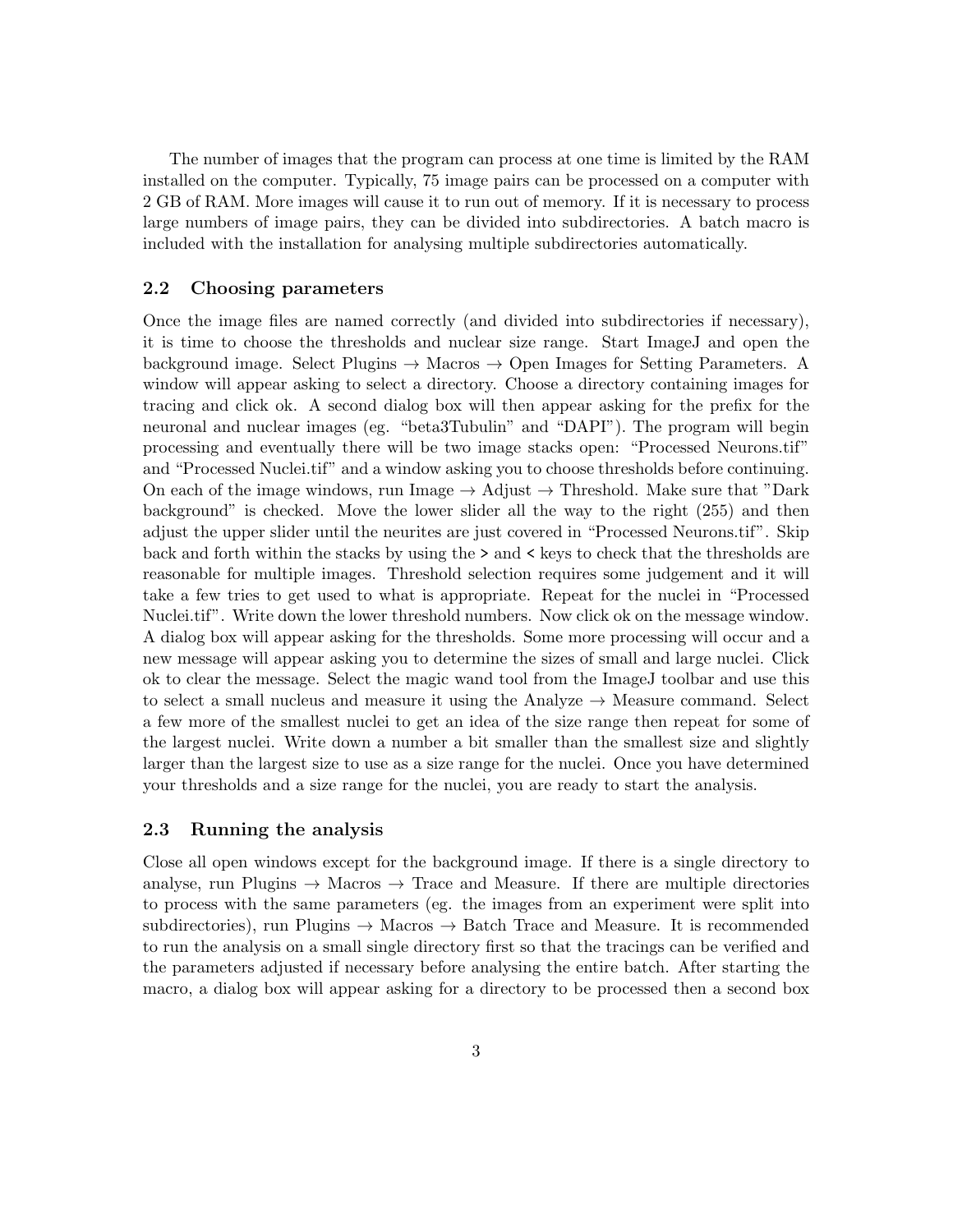asking for the image prefixes, the thresholds, the nuclear sizes, and the image scale. The image scale is specific to the microscope and objective used during acquisition and can be obtained using a stage micrometer. The image scale can be set to 1 if a result in pixels rather than micrometers will be acceptable (for example, if change in outgrowth relative to control is desired, the absolute length in micrometers isn't necessary). This conversion can also be done later by dividing the results by the conversion factor.

## 3 Analysing the results

In each directory that was processed, the program saves image stacks at intermediate steps including the pre-processed images, the thresholded images, the tracings and the selected neuronal nuclei. It also saves a text file "measurements.txt". This text file contains a table of the filenames, the tracing measurements and the counted nuclei and can be imported into Excel. It is a good idea to inspect the "tracings.tif" stack to make sure that the tracings are accurate. The simplest way to do this is to make an RGB merge of "tracings.tif" with "Processed Neurons.tif". In the Plugins  $\rightarrow$  Macros menu, there are two macros to do this. "RGB merge tracings" will ask for a directory and process a single directory to create the RGB merge and "Batch RGB merge tracings" will ask for a directory and process all subdirectories of that directory to create the RGB merges. These macros produce two files in each directory - one file that is an RGB merge of the tracings and the other that is an RGB merge with the detected nuclei. Open the merged images and check for tracing errors. Check for over and under tracing and for missing or false-positive nuclei. For over and under tracing, adjust the thresholds (lower for under-traced and higher for over-traced). For nuclear detection problems, adjust both the thresholds and the size parameters.

### 4 Caveats

There will always be some error to any automated tracing program. Very faint neurites are not detected and neurites that are very close together are merged into one at the thresholding step. Clumps of cells often end up counted as a single cells because their nuclei are merged during thresholding. Nuclear counting in cultures stained with DAPI or Hoechst is inaccurate for cultures where there are large numbers of non-neuronal cells adjacent to neurites and neuronal cell bodies because the non-neuronal nuclei have a positive signal in the neuronal channel. For cerebellar and hippocampal cultures, there are few non-neuronal cells and not very complex outgrowth patterns so both the tracing and the nuclear counts are quite accurate. For DRG cultures, the cultures must be not too dense to get accurate tracings and the neuronal nuclei counts are inaccurate when stained with DAPI or Hoechst because of the large amount of outgrowth near non-neuronal cells. A neuron-specific nuclear stain could be used rather than Hoechst or DAPI to solve this problem.